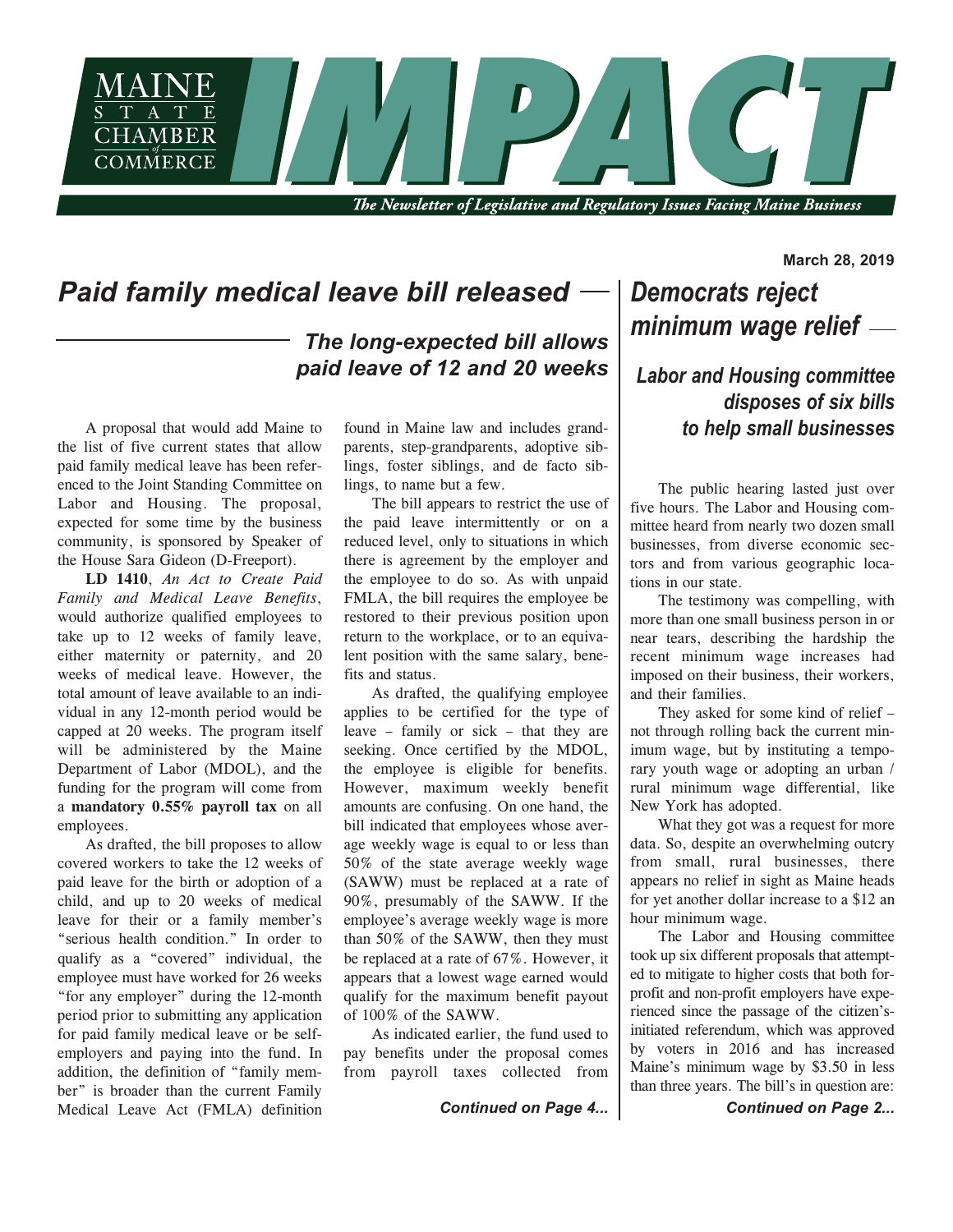#### *Inside Impact...*

| <u>INSIGE INIPACI</u>            |
|----------------------------------|
| ConnectME Authority  p. 11       |
| Energy Summit  p. 16             |
| Family Medical Leave  p. 1       |
| Health Care Forum  p. 5          |
| Legislative Posters  p. 8        |
| Legislative Strictly Social p. 4 |
| Local Option Sales Tax  p. 7     |
| Minimum Wage Increases p. 1      |
| New Legislation p. 14            |
| Public Hearings p. 12            |
| Referendum Reform  p. 10         |
| Regional Breakfasts  p. 11       |
| Restrictive Scheduling  p. 5     |
| Rural Broadband p. 3             |
| Water Extraction  p. 9           |
| Workers' Comp p. 3               |
|                                  |

#### **Vol. 53, No. 10** *Impact* **(207) 623-4568**

*Impact* **(ISSN 1055-3029)** is published weekly January through June and monthly July through December by the Maine State Chamber of Commerce, 125 Community Dr., Suite 101, Augusta, Maine 04330-8010. Periodicals postage paid at Augusta, Maine, and additional mailing offices. Maine State Chamber member companies are assessed \$75.00 yearly for each newsletter subscription (subscribers or out-of-dues assessement). **POSTMASTER:** Please send any address changes to *Impact*, 125 Community Dr., Suite 101, Augusta, Maine 04330-8010.

#### **Chairman of the Board of Directors:** Charles "Wick" Johnson **President:** Dana F. Connors

*Information in this newsletter is intended to provide guidance, not legal advice. Since exact language and definitions of key terms are critical to understanding the requirements of legislation, rules or laws, we encourage you to read each carefully. Articles and information contained in this newsletter may be reprinted with attribution given to: Maine State Chamber of Commerce. Please address comments to Melanie Baillargeon, director of communications. Information about the Maine State Chamber of Commerce may also be viewed on the Internet at: www.mainechamber.org. Our email address is news@mainechamber.org.*

*About the Maine State Chamber of Commerce: Since 1889, the Maine State Chamber has been fighting to lower your cost of doing business. Through our Grassroots Action Network and OneVoice program, we work with a network of approximately 5,000 companies statewide who see the value in such a service and provide the financial support that keeps our access, advocacy, and assistance efforts going strong. As Maine's Chamber, we make sure that the business environment of the state continues to thrive. The Maine State Chamber of Commerce advocates on behalf of their interests before the legislature and regulatory agencies and through conferences, seminars, and affiliated programs.*

## *Minimum Wage... (Continued from Page 1...)*

- **LD** 425, *An Act To Strengthen Small Businesses in Rural Maine by Changing the Minimum Wage*, sponsored by Rep. White of Washburn, sets the minimum wage at \$10.00 per hour and removes the provision that requires the minimum wage to be increased annually by the increase, if any, in the cost of living;
- w **LD 612**, *An Act To Promote Youth Employment,* sponsored by Rep. Bradstreet of Vassalboro, establishes a minimum hourly wage for persons who are 16 or 17 years of age that is \$1.00 per hour less than the regular minimum hourly wage, a minimum hourly wage for persons who are 15 years of age that is \$2.00 per hour less than the regular minimum hourly wage, and a minimum hourly wage for persons who are 14 years of age and under that is \$3.00 per hour less than the regular minimum hourly wage;
- w **LD 739**, *An Act To Help Small Businesses by Establishing an Alternate Minimum Wage*, sponsored by Rep. Rudnicki of Fairfield, creates an alternate minimum wage applicable to employees of a small employer, to the first 90 consecutive days of employment for employees who are under 20 years of age and to employees who are under 18 years of age. Starting January 1, 2020, The wage is \$9.75 and will be increased by any increase in the cost of living starting January 1, 2021, and every subsequent January 1st;
- w **LD 808**, *An Act To Create a Youth Wage,* sponsored by Sen. Timberlake of Androscoggin, establishes a minimum hourly wage for a person who is under 18 years of age and is enrolled as a student in a school. The wage is 75% of the regular minimum hourly wage;
- w **LD 830**, *An Act To Balance Maine's Minimum Wage for Small and Large Employers*, sponsored by Rep. Stetkis of Canaan, establishes a minimum hourly wage for small employers that is less than the minimum hourly wage for large employers.

Beginning October 1, 2019, for an employer with fewer than 50 fulltime employees in Maine, the minimum hourly wage is established at \$10; the minimum hourly wage for an employer of at least 50 full-time employees in Maine remains at \$11 until January 1, 2021, when it increases to \$12. This bill also delays the indexing of the minimum hourly wage for cost-of-living adjustments by one year until 2022; and,

w **LD 1098**, *An Act To Help Small Employers by Making the Minimum Wage Increase More Gradual in Nonurban Areas,* sponsored by Sen. Keim of Oxford, creates an alternative minimum hourly wage that applies to certain designated nonurban areas starting on January 1, 2020. Under this bill, the minimum hourly wage rate for those areas is \$11 per hour and increases by 50¢ each January 1st until it reaches \$12 per hour on January 1, 2022. The minimum hourly wage stays the same as in current law for Cumberland County, except for the towns of Baldwin, Bridgton, Harrison, and Naples. LD 1098 also freezes any scheduled increase in the current minimum wage or the new alternative minimum wage if there is in effect an extended benefit period for unemployment compensation benefits, as determined by the Commissioner of Labor. The scheduled increase or increases will resume once there is no longer an extended benefit period in effect as of January 1st of a given year. It also delays the cost-of-living adjustment for the current minimum wage to January 1, 2024, changes the calculation to be the average cost-of-living increase over the prior three years, and changes the timing of the cost-ofliving adjustment to be every three years, instead of every year. The bill also requires the Department of Labor to submit an annual report analyzing job creation and job loss trends in urban and nonurban areas since the initiation of minimum wage increases established by Initiated Bill 2015, chapter 2, section 1.

#### *Continued on Page 4...*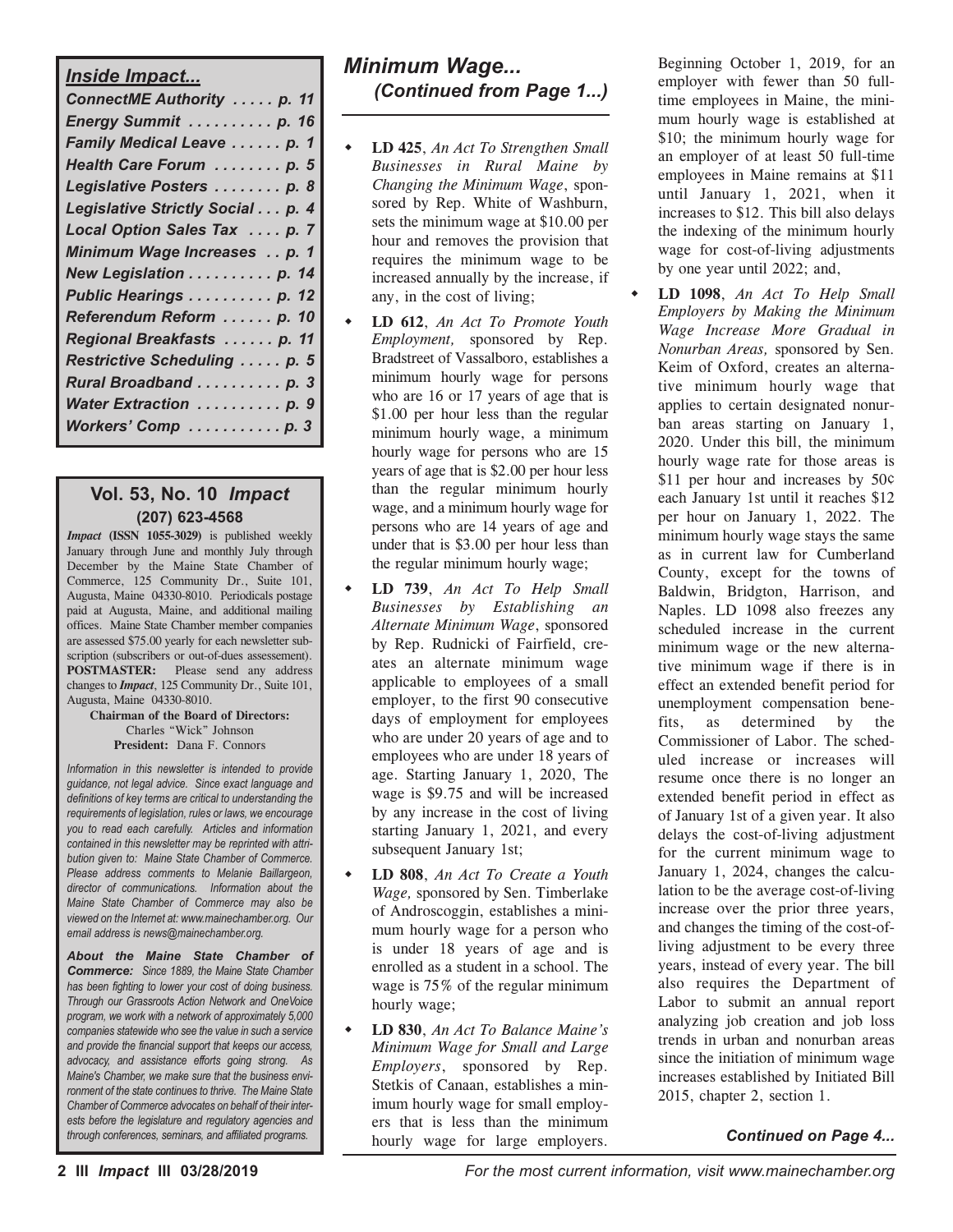# DACTION ALERT!

## *Labor and Housing committee schedules next round of comp hearings for Mon., April 8*

The Joint Standing Committee on Labor and Housing has scheduled the next round of workers' compensation bills to be heard in public hearing. On Monday, April 8, beginning at 9:00 a.m. in Room 202 of the Cross State Office Building, the committee will hear testimony on the following workers' comp proposals:

- w **LD 580**, *An Act To Improve the Advocate Program Established by the Workers' Compensation Board* (WCB), a concept draft with a still unknown purpose, seeks to improve the advocate program at the WCB;
- w **LD 1095**, *An Act Regarding Workers' Compensation Liens*, would limit an employer's subrogation rights and open the door wide to settlements attributing money to non-comp damages, such as pain and suffering and loss of consortium. The employer currently has a lien on everything paid or due, and this would limit the lien to what is "attributed" to lost wages and meds;
- w **LD 1203**, *An Act To Clarify the Retirement Presumption under the Maine Workers' Compensation Act of 1992*, would change the retirement resumption so that a retired employee may rebut the presumption of ineligibility for lost time benefits by showing that active employment was terminated "at least in part" because of a work-related disability, a much lower evidentiary burden than the current requirement that the employee show an inability to perform suitable work;
- w **LD 1204**, *An Act To Eliminate the Cap on Weekly Benefits in Workers' Compensation Cases*, would eliminate the cap on weekly benefits, making Maine the only state in the country to do so;
- w **LD 1205**, *An Act To Allow Full Retirement Benefits under the Maine Workers' Compensation Act of 1992*, would eliminate all offsets based on retirement or pension benefits, including old-age social security benefits. It would also prohibit an employer from taking a credit for past overpayments by reducing ongoing payments (thereby undoing the Maine Supreme Judicial Court's ruling last year in Urrutia v. Interstate Brands); and,
- w **LD 1253**, *An Act To Fairly Compensate for Fatal Accidents under the Maine Workers' Compensation Act of 1992*, would eliminate the 500-week cap on death benefits, with apparent retroactive application.

The Labor and Housing committee has already heard nearly a dozen bills on Maine's workers' comp law – many of which would return our state to the pre-1992 laws that nearly lead to the collapse of our comp insurance market and damaged our state's economy for decades. Some of those bills – especially those scheduled for April 8 – call for benefit increases, while other would make systemic changes to our comp system. All are, in our opinion, unnecessary, and all will add costs onto the backs of Maine businesses. How much? By one estimate, based on the review of just a few of the bills already heard – as much as between \$15 million and \$23 million in higher workers' compensation premiums.

**Concerned Maine businesses should consider appearing before the Labor and Housing committee to oppose these bills.** For additional information or questions, please contact Peter Gore by calling (207) 623-4568, ext. 107, or by emailing pgore@mainechamber.org.  $\Box$ 

*Connors delivers testimony at "Flipping the Switch on Rural Digital Entrepreneurship" congressional hearing*



On Wednesday, March 13, 2019, Maine State Chamber President Dana Connors testified before the U.S. House of Representatives' Committee on Small Business in Washington, D.C. The committee met, pursuant to call, at 11:33 a.m., in Room 2360 of the Rayburn House Office Building. Hon. Nadia Velazquez, chairwoman of the committee, presided over the hearing, and Representatives Finkenauer, Kim, Golden, Schneider, Delgado, Houlahan, Craig, Chabot, Balderson, Hern, Hagedorn, Stauber, Burchett, Spano and Joyce were present.

Below is the transcript of his remarks and replies to the committee as it appears in the Congressional Record. A recording of the hearing can be viewed at www.youtube.com/watch?v=fEkzzdA3 EWE.

*Continued on Page 6...*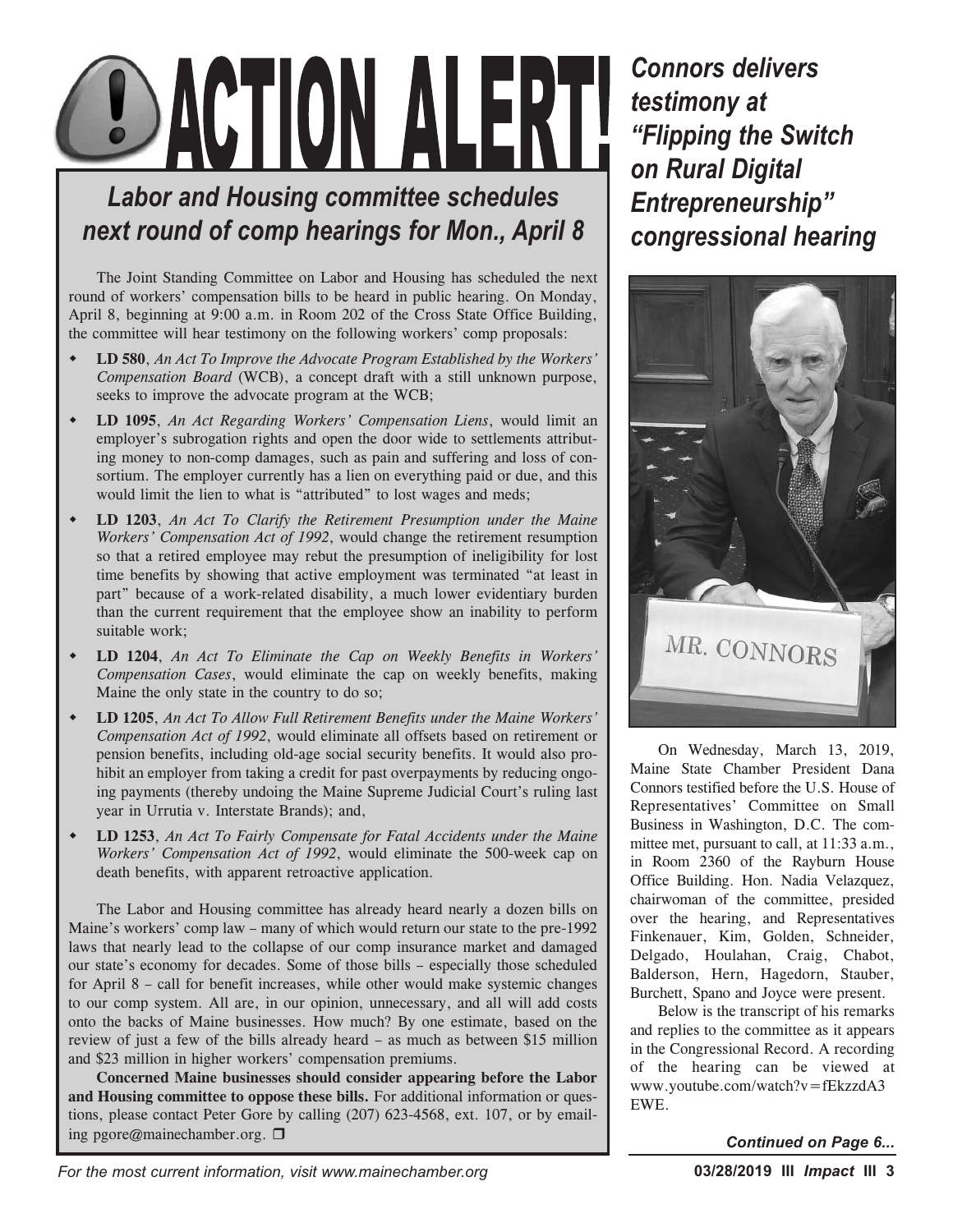#### *Paid Family/Medical Leave... (Continued from Page 1...)*

employees in the amount of 0.55%. However, if an employee earns wages below \$12,000 in a 12-month period, they are not subject to the tax. Any contributions by a single employee may not exceed 0.55% of their wages in a year, yet it appears that the MDOL is able to adjust that amount, although in which direction, or both, is unclear.

In addition, the fund itself is required to maintain an annualized amount of 140% of the previous fiscal year's payout for administration of the program. As drafted, the bill calls for contributions to begin being collected on January 1, 2021, and payouts for the leave to commence by January 1, 2022.

This is a controversial piece of legislation, particularly when juxtaposed to the many other bills likely to impact the business community − specifically the small business community – and coupled with the eminent threat of mandated paid sick leave looming on the horizon. Obviously, the mandatory payroll tax used to fund payments under the proposal will strike employees differently. It is not clear whether LLCs and S-corps will be considered employees under this bill. **If so, it would result in a new tax on many Maine small businesses**.

LD 1410 creates a new, user-funded entitlement program. People will be required to pay into the fund and are therefore going to feel entitled to use it and get their money's worth. This presents a completely different set of problems for employers – namely absenteeism issues. And in this current environment, when finding workers to fill existing openings is an increasing challenge, what are employers to do when the situation regarding unfilled positions is magnified by paid FMLA use?

As of this printing, the bill has just been referenced to committee. We expect the bill to be scheduled for a public hearing within the next few weeks. In the interim, if members have questions or need additional information, please contact Peter Gore by calling (207) 623 4568, ext. 107, or by emailing pgore@mainechamber.org. □





## **Tues., April 30** w **5:00 to 7:00 p.m. Senator Inn & Spa, Augusta**

*Presented by the Maine State Chamber of Commerce & the Kennebec Valley Chamber of Commerce*

 $\bullet$  Light hors d'oeuvres and cash bar  $\bullet$ 

Please RSVP online at www.mainechamber.org or by emailing aarno@mainechamber.org before April 29, 2019.

## *Minimum Wage...*

## *(Continued from Page 2...)*

**The actual work session itself on these six bills took less than 30 minutes**, and there was no attempt on behalf of committee democrats to work any of the proposals. Instead motions of "ought not to pass" were made and approved. While the Republicans indicated that they would move forward with "ought to pass" report recommendations for the full legislature to consider, given the numbers in the House and Senate, the possibility of passage of any of these proposals is dim at best.

The outcome in committee, while not surprising, is disheartening. As indicated in our testimony during the public hearing, the legislature provided millions of dollars last year in higher reimbursement rates to nursing homes and adult group homes *because of the increase in the minimum wage*. This session, the Environment and Natural Resources committee has passed out legislation that will result in almost \$10 million in higher bot-

tle deposit taxes in order to prevent the closure of additional rural redemption centers *because of increase in the minimum wage*. Small businesses know that Maine taxpayers aren't going to bail them out of the same predicament as redemption centers or nursing homes – yet where is their relief?

It appears, yet again, that relief won't be forthcoming this session. And that means, more consumers can expect to continue to see higher prices – and employees will see their hours reduced, their jobs eliminated, and the closing of the small businesses that once provided them with a job.

All these bills will be coming to the full legislature for debate. We will continue to follow their progress and final outcome. For additional information or questions, please contact Peter Gore by calling (207) 623 4568, ext. 107, or by emailing pgore@mainechamber.org. □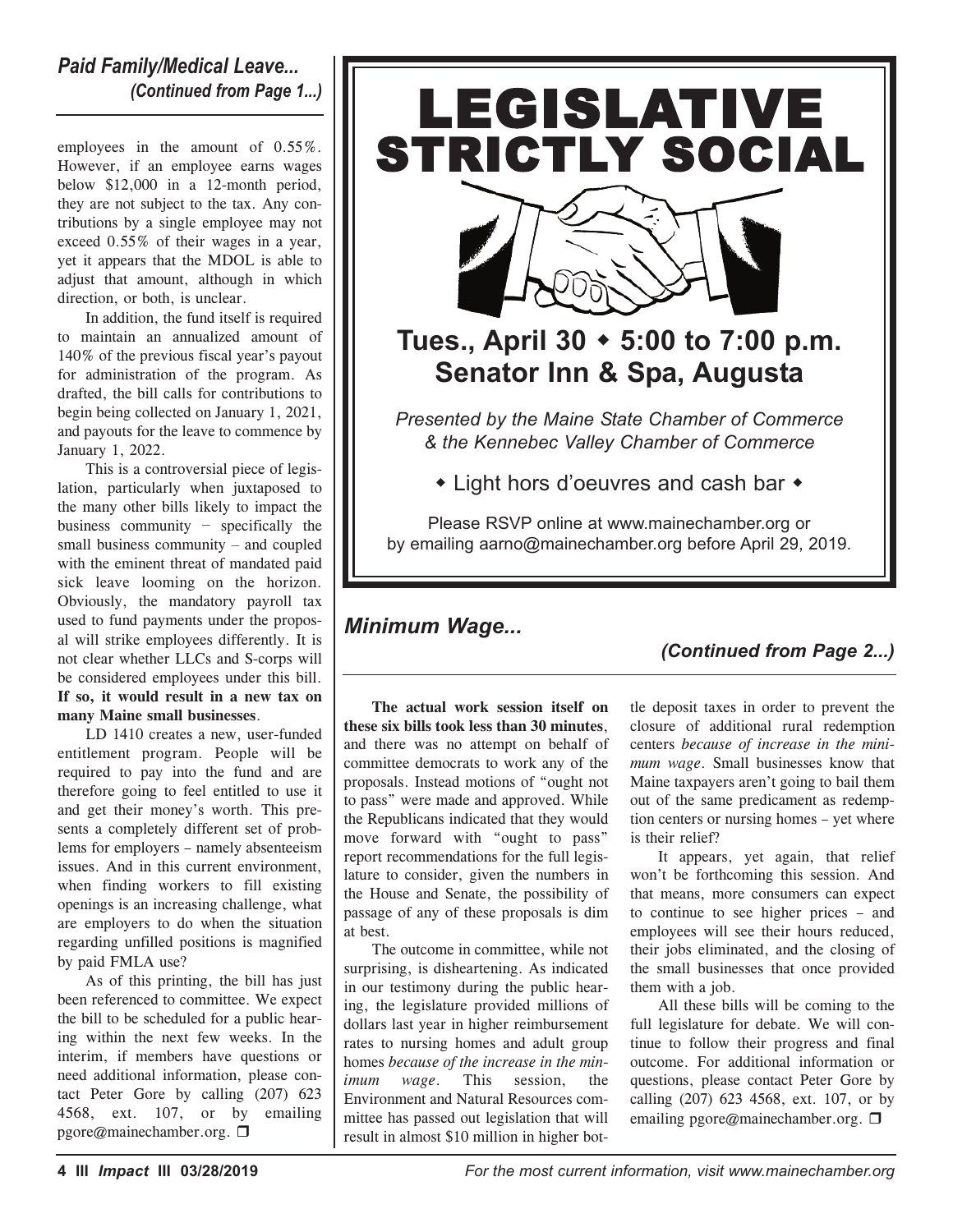## *Restrictive scheduling bill headed for public hearing*

## *LD 1345 will affect nearly every type of Maine business*

A bill that was last debated nearly four years ago has resurfaced in the 129th Legislature and will be heard in a public hearing before the Joint Standing Committee on Labor and Housing on Wednesday, April 10, beginning at 9:00 a.m. **LD 1345**, *An Act to Ensure a Fair Work Week*, sponsored by Rep. Gina Melaragno (D-Auburn), would require any employer in Maine with more than five employees to institute what is known as "predictive," or rather "restrictive," scheduling policies in their workplace.

As drafted, LD 1345 applies to all private sector employers with more than five employees, yet exempts both non-profits and governmental entities – presumably due to the costs associated with the implementation of the bills requirements. Employers must provide an initial estimate of hours to new employees: *"Prior to the start of a new employee's employment, an employer shall provide the employee with a good faith estimate in writing of the employee's expected minimum number of scheduled shifts per month, excluding on-call shifts, and the days and hours of those shifts."*

In addition, employers must provide employees with at least two weeks' notice of work schedules, and if there is a change in schedule, the employer is required to provide notice through in-person conversation, by telephone call, **and** in writing, including by email, text message, or other electronic means of communication. If there are unexpected changes in the employee's schedule – i.e., due to the use of the new paid sick leave legislation currently being debated in this legislature – then the employer must compensate the employee with additional pay according to the following schedule:

- With less than seven days' notice but 24 hours or more notice to the employee, *one hour of pay at the employee's regular hourly rate;*
- With less than 24 hours' notice to the employee, *two hours of pay at the employee's regular hourly rate for each shift of four hours or less*; and,
- With less than 24 hours' notice to the employee, *four hours of pay at the*

*employee's regular hourly rate for each shift of more than four hours*.

Lastly, there are some exemptions in the bill for when work is impacted by an "act of God," civil emergency, or utility failure. However, there is no exemption for weather or other typical situations that exist in the retail or business world.

It is important to note – because we have had inquiries by some of our manufacturing community members – that while the bill has traditionally been thought to specifically target the retail and restaurant economic sector, *this bill will in fact impact every economic sector providing the employer has more than five employees and has workers who work on a scheduled basis.*

When this bill was last heard in 2015, the Maine State Chamber joined a vast coalition of statewide business associations in opposition to the bill. The Maine State Chamber intends to both join the coalition and oppose LD 1345. This bill seeks to impose significant wage-and-hour and scheduling restrictions on employers of nearly every size and economic sector of our state. The result of which would be to place in statute the many business decisions employers make daily, or even hourly. Doing so would remove flexibility and sound management practices resulting in *an increase to the cost of doing business in this state significantly.* In addition, passage of LD 1345 would place Maine employers and the state's economy at a significant disadvantage relative to every other state in the country, as Maine would be the only state in the country to require compliance with such a law.

What makes this proposal to galling to so many struggling small businesses is that, at the same time they are being asked to take on the higher cost of providing up to 40 hours of paid sick time, LD 1345 rubs salt in that wound by then requiring them to *pay up to double time* should they need to bring in an unscheduled employee to fill the shift left vacant by the sick worker.

LD 1345 attempts to shoehorn different employers with different needs into a

#### *Continued on Page 7...*

# *Health Care Forum*

*Wednesday, May 22 9:00 a.m. to noon Bangor Savings Bank, Senator Way, Augusta*

Health care and health insurance was the single biggest public policy issue that impacted - and motivated voters this past November at the polls. Newly-elected officials from both sides of the aisle – in Maine and in Washington – have pledged to do something "meaningful" to address cost and access to health care. On April 4, the Maine State Chamber of Commerce is hosting its annual informative and timely presentation on the status of health care here and beyond, and what you as a business in Maine need to know as we head into 2019, and what specifically is being considered here in Maine this session. We will be joined by Katie Mahoney, director of health care policy and a national speaker from the U.S. Chamber of Commerce, as well as other state-based experts on health insurance and health care delivery.

To register for this event, please visit mainechamber.org or contact Angie Arno by calling (207) 623- 4568, ext. 104, or by emailing aarno@mainechamber.org.

## *Thank You to Our Sponsors!*

**Premier Sponsor:** Harvard Pilgrim Health Care

**Presenting Sponsors:** Anthem Blue Cross and Blue Shield

**Program Sponsor:** Central Maine Health Care; Community Health Options; Cross Insurance; Martin's Point Health Care; University of New England

> **Supporting Sponsors:** MaineHealth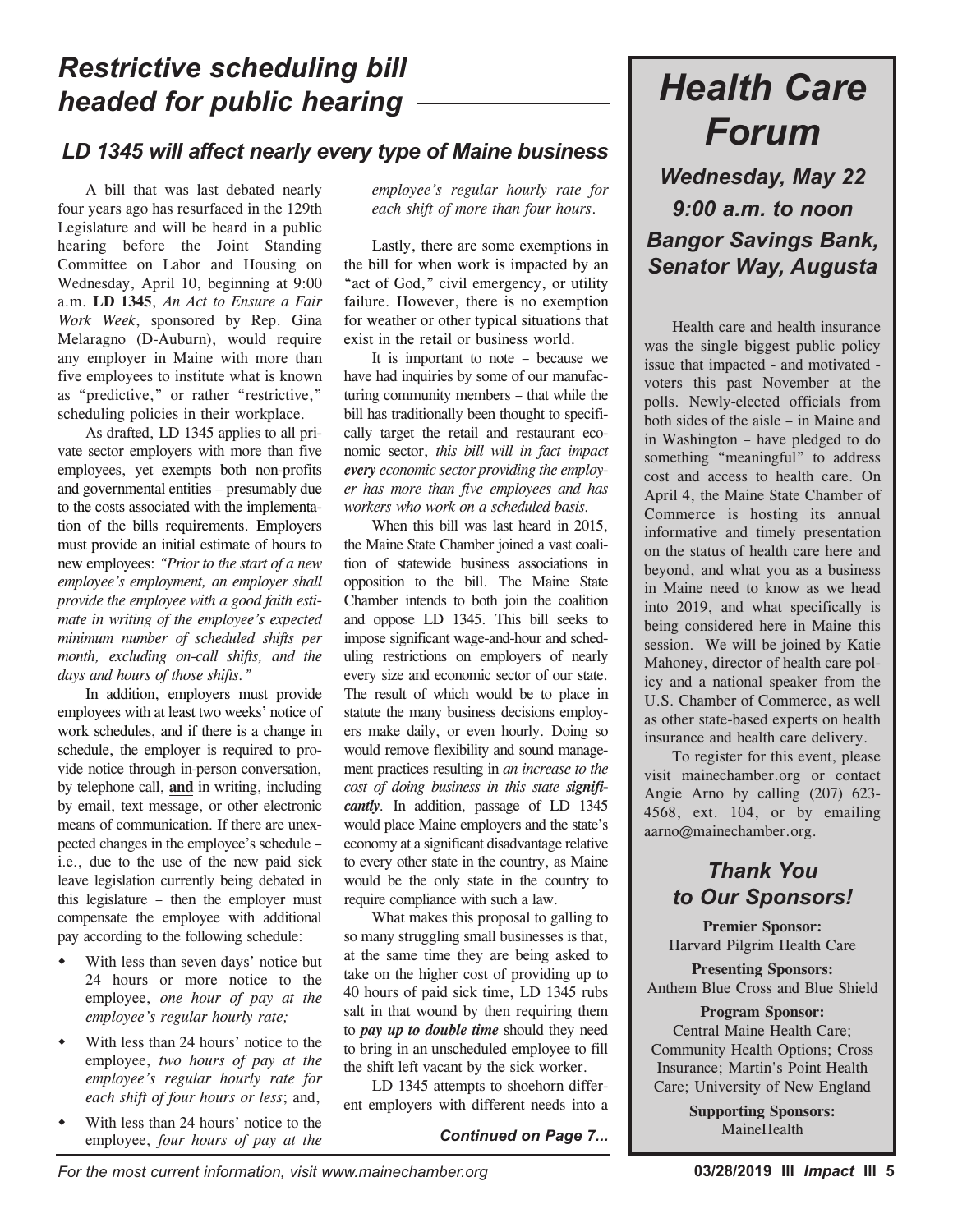#### *Congressional Hearing... (Continued from Page 3...)*

"Chairwoman Velazquez, Ranking Member Chabot, and distinguished members of the Small Business Committee. My name is Dana Connors. I am president of the Main State Chamber of Commerce, and I thank you, Madam Chair, for the opportunity to appear before you today and for the privilege of doing so.

This is an extremely important issue for the state of Maine, which is my perspective to this report, because it does show what we anecdotally have become aware of but puts proof behind the actual issue. And we are grateful for that opportunity.

And while I am at it, I want to be sure to express my appreciation to the Chamber, to NDP Analytics, as well as Amazon and the team that came together to put this report before you and to show the importance, the impact, and frankly, the necessity that it creates for states like Maine that is predominantly rural and small business. So I thank them for that.

My job is as the good congressman from Maine, which we miss in Maine and we are grateful that you are representing us in Washington, we do miss you in our state capital, you, too, are a class act, may I say. We, as you said, work hard to promote a positive business environment in Maine, and in doing that we represent a network of over 5,000 businesses of all sizes, representing all sectors, and from all regions of the state. We advocate on their behalf and we try to provide those types of programs and partnerships that allow them to do what they do best, which is to run their business and be successful at it.

You probably are aware somewhat of Maine because many of you perhaps have vacationed there because we have 38 million to 40 million a year that come to our beautiful state, and that is probably the reason our number plates bear the name "Vacationland." But I want you also to know that we are rich in history. We have vibrant communities and we are unparalleled in work ethic. And when people ask me about Maine and describe in one word I say it is quality. Quality of our people, our place, as well as our products. Our state is a fabulous place to vacation. It is also a fabulous place to live and work.



You also need to know that our population is about 1,350,000 spread over 33,000 squares miles. And by the way, that is the size of the rest of New England. You also need to know that our population, 60 percent lives in the rural areas. That makes us the most rural state in the country. But when you look at the size of our business, you also need to take into account that the Federal level describes small business as under 500. Seventy-five percent of our businesses are under 10. And when you consider we have 35,000 businesses, only 64 exceed that 500. So we are the subject in so many ways of this report. And that is why this report is so important to us because it opens the door to opportunity, it provides a direction, and it creates a necessity for us to move on it.

I would like to share with you that we have made progress. We are rural, we are small, but this state has been, as you have implied in your opening comments, moving in this direction. There is a lot left to do but we are moving in the right direction.

I want to give you a couple examples to bear this out. The first is a woman who left New York City to come to Maine. She did not go to Portland where most of our population is. It has a great reputation as a foodie city. She chose our least populated county in the state, Washington County. When she came there about 10 to 14 years ago, there was no high-speed broadband internet connection. But she made it her priority to do just that. And today, because of that

commitment in that rural, most rural part of our state, I will give you two examples to bear out. Cranberry Isle is a group of islands. There are 141 people that live there. It is also now the residence of a renowned artist who came there for vacation but loved it like so many people do and wanted to move there. This highspeed internet connection now provides him to sell his art throughout the world and to live and work on Cranberry Isle.

There is another astrophysicist who lives on Roque Bluffs, another very small community, probably 250 at max. This aero physicist works with NASA, has connections to the University of Phoenix, established it as vacation, but he, too, is there.

I can see I am running out of time and I barely got started. I am hopeful that during the questions that it will bear out how important this is, and the report builds the case that in Maine it very certainly applies. And I hope the questions will give me the opportunity to expand as I would like to do. Thank you."

Thank you for that opening because I was commissioner for 11 years and I used to go around the state preaching the gospel that highways and bridges and transportation are the foundation of our economic system. And the following comment would be, it costs a lot to build and maintain but it costs a lot more not to. And you know what? The very parallel between transportation and this issue is striking because frankly, it has many of

*Continued on Page 7...*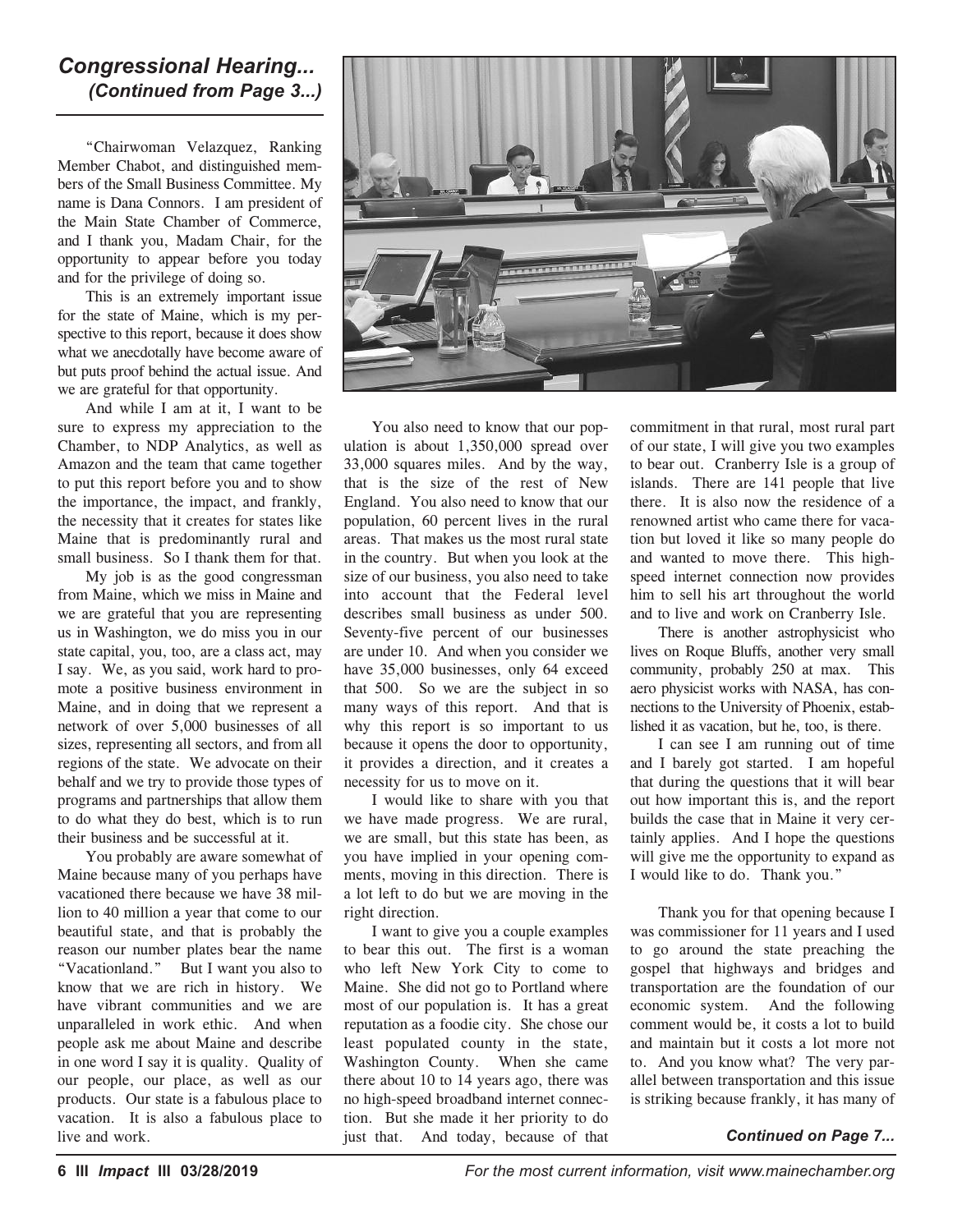## *Chamber testifies in opposition to local option sales tax bills*

The Joint Standing Committee on Taxation held a public hearing recently on five bills that would propose a local option sales tax at the municipal level. Linda Caprara testified on behalf of the Maine State Chamber in opposition to all five of the following bills:

- w **LD 65**, *An Act to Allow Municipalities to Impose a Seasonal or Year-Round Local Option Sales Tax*, sponsored by Rep. Beebe-Center (D-Rockland), would allow a municipality to impose a local option sales tax if approved by referendum on a seasonal or yearround basis with no limit on the rate that could be imposed.
- w **LD 156**, *An Act to Allow Regional Service Center Municipalities to Assess an Additional One Percent Tax for Infrastructure Costs*, sponsored by Sen. Miramant (D-Knox), would allow municipalities to impose a local option sales tax of no more than 1% if approved by referendum for the purpose of funding infrastructure costs.
- w **LD 1110**, *An Act to Establish a Local Option for Sales Tax*, sponsored Rep. Gramlich (D-Old Orchard), would allow a municipality to impose a local option sales tax, if approved by referendum. The bill does not specify a rate, but it does specify what items may be subject to the sales tax, such as retail transactions, prepared foods, liquor, hotel rentals, and certain rentals of automobiles.
- w **LD 1254**, *An Act to Authorize a Local Option Sales Tax on Meals and Lodging and Provide Funding to Treat Opioid Use Disorder*, sponsored by Rep. Sylvester (D-Portland), would allow a municipality to impose a year-round or seasonal local option sales tax, if approved

by referendum, of no more than 1% on prepared food and short-term lodging. A total of 85% of revenue generated would be distributed back to the municipality and 15% would be distributed to all other municipalities that have to use that money for preventing and treating opioid use.

And lastly, LD 609, *An Act to Provide Municipalities Additional Sales Tax Revenue from Lodging Sales*, sponsored by Rep. Terry (D-Gorham), would increase the lodging tax by 1%. Incremental revenues generated, minus administrative costs for Maine Revenue Services, will be returned to the generating municipality.

The Maine State Chamber has longopposed local option sales taxes for a variety of reasons. Below are some of the reasons cited from the testimony on these bills:

- w **Enacting a local option sales tax increases the total tax burden in the state:** This bill adds another layer of sales tax to items purchased in municipalities that enact it. Local option taxes are nothing more than another way to raise revenue for municipalities and would do nothing to reduce taxes at the local level. After all, any time a municipality needs a new fire truck, a new school, or any new budget item, it could simply impose the tax. Municipalities need to focus on spending efficiencies, not just continually raising taxes on Maine businesses and Maine people.
- Local option sales taxes hurt small **brick and mortar businesses:** Many folks buy local to support small brick-and-mortar businesses in their municipalities. Local businesses located in one locale compete with

*Continued on Page 8...*

the same features, both in terms of its impact, but it also has many of the similar features in terms of how we resolve it. Those 83,000 that do not have access, that answer is going to come about when we share responsibilities, like when the Electrifying America took place we were all at the table. When we are looking at this issue, we need to be all at the table. And priorities will be given to usage and those types of things, but I think your point is spot on that I would say that in my opinion, while infrastructure overall is extremely important to our state as well as any state, broadband, high-speed internet connection is the key to our future. It is borne out in this report. To me it is parallel with transportation and does not deserve any other priority than a top priority."  $\Box$ 

## *Restrictive Scheduling... (Continued from Page 5...)*

"one size fits all" approach to scheduling and workplace management. Such an approach is unrealistic and fails to consider the dynamics of each and every business and their employee team. More importantly, it sends a tremendous message outside the state of Maine with respect to our business environment, one that's improved considerably in the past several years. With 49 other states not imposing such onerous scheduling and management restrictions on their employers, why would investors bother to look to Maine when creating new jobs and opportunities? And for any business that is portable, why would it bother to stay here? The Maine State Chamber believes, in both cases, the state would lose its economic development competitiveness, employers, and jobs.

The Maine State Chamber will present testimony in strong opposition to LD 1345 at the hearing on Wednesday, April 10. For additional information or questions, please contact Peter Gore by calling (207) 623-4568, ext. 107, or by email at pgore@mainechamber.org.  $\Box$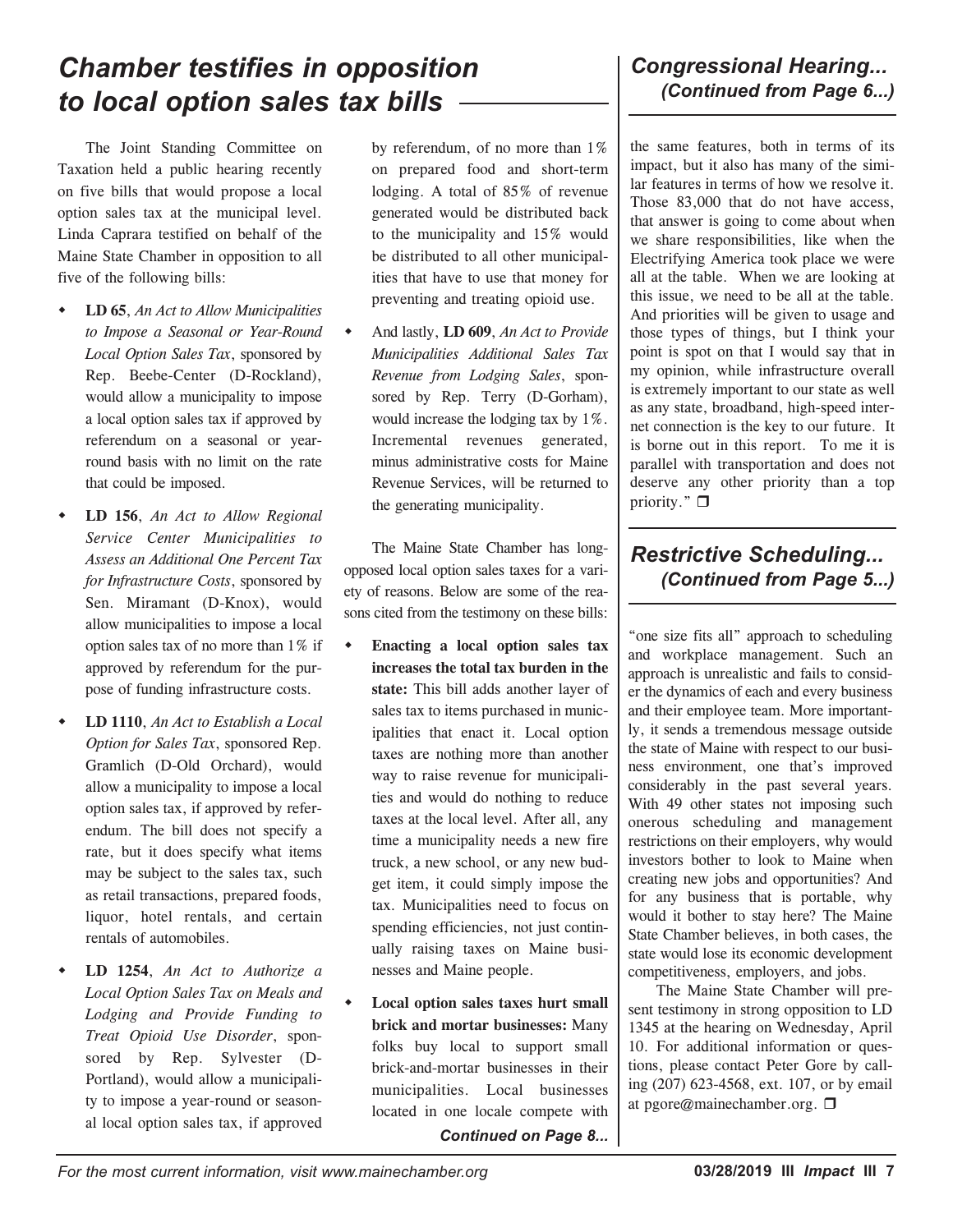*Local Option Sales Tax... (Continued from Page 7...)*

local businesses in another. Businesses located in towns that enact a local option sales tax will be at a competitive disadvantage with businesses in municipalities that do not enact a local option sales tax. This will pit one community against another. *Local brick-and-mortar retail businesses will never be able to compete in that high-taxed environment.* The tax will hit their bottom line, and they may not be able to pass the expense on to the consumer. Ultimately, they will lose sales to neighboring towns that don't have local option sales tax.

w **Local option sales taxes impact local economic development efforts:** Municipalities around the state work hard to try to attract businesses to their locales; many hire economic development directors to do just that. This will do nothing to attract businesses, but instead, would discourage businesses from locating in towns that have additional taxes. This bill will make towns that impose sales taxes less attractive. Once local option taxes are in place, they would be virtually impossible to remove because that municipality would become dependent on the revenue.

Caprara stated that we need to keep Maine businesses competitive and try to grow our economy. She said these bills do not achieve this, and instead, puts Maine businesses at risk of being uncompetitive. She also mentioned that the Maine State Chamber will be meeting with Maine Municipal Association to better understand their perspective.

If you have any questions, please contact Linda Caprara by calling (207) 623-4568, ext. 106 or by emailing lcaprara@mainechamber.org. □

# *LEGISLATIVE POSTERS NOW AVAILABLE*



The Maine State Chamber of Commerce has produced the two-year legislative posters again this year. Each of the two legislative posters contains color photos of all Senate and House members of the 129th Legislature, as well as a map of the state's legislative districts.



## *The free posters are available for pick up at the Maine State Chamber's office in Augusta, while supplies last.*

#### *The Maine State Chamber would like to thank the sponsors of our 2019-2020 legislative posters:*

AAA Northern New England; AARP Maine; Bangor Savings Bank; Boston Brands of Maine; Capitol Dental Care; Cianbro; Coastal Enterprises; Hannaford Supermarkets; Maine Credit Union League; Maine Primary Care Association; MEMIC; Merrill's Security; OutInMaine; Senator Inn & Spa; Serra Public Affairs; TRC Companies, Inc.; and, Unitil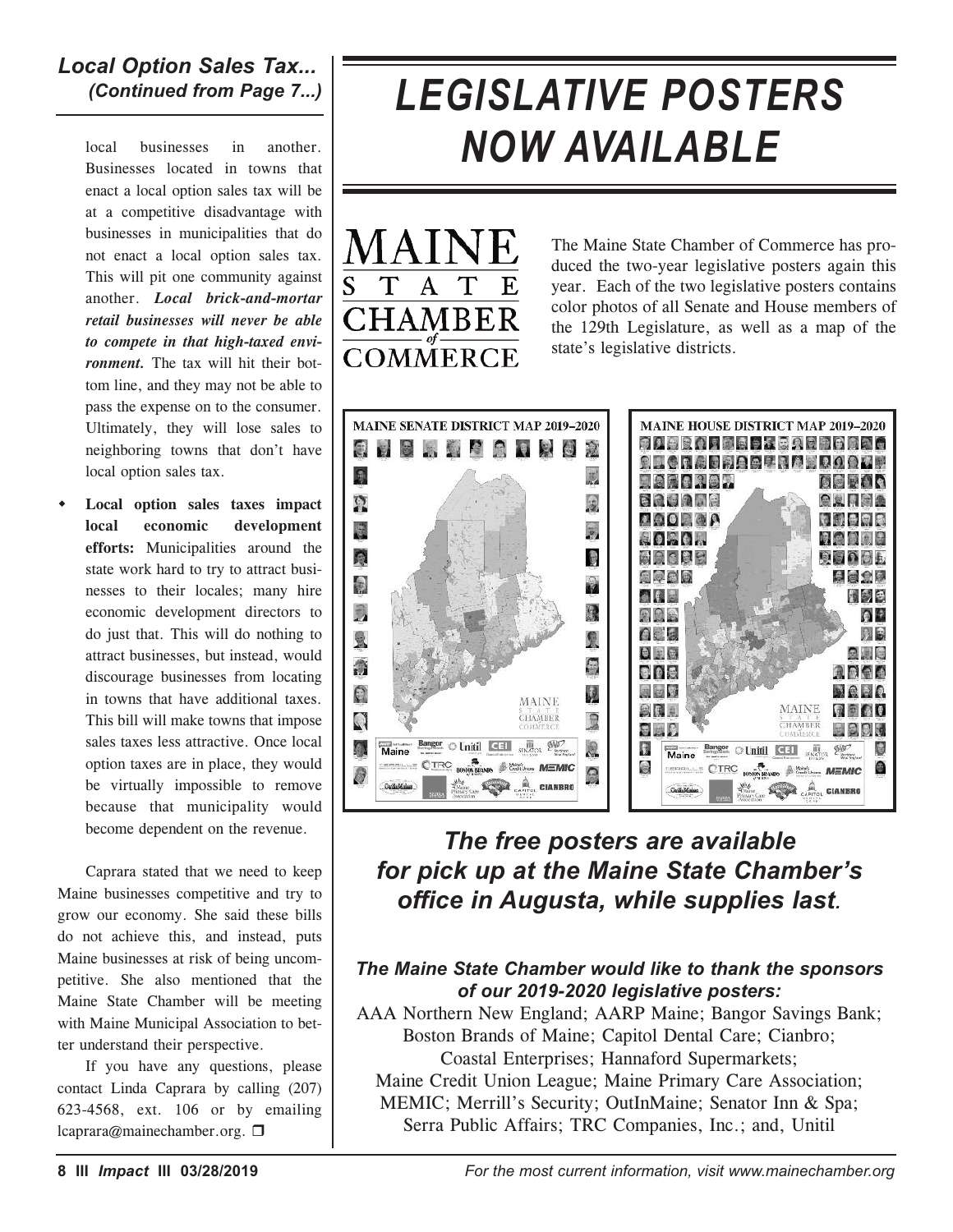## *Maine Chamber opposes water extraction moratorium*

## *The passage of LD 197 would send chilling message to businesses in Maine*

**LD 197**, *An Act To Convene a Working Group To Authorize a Public Trust for Maine's Groundwater and To Impose a 2-year Moratorium on Large-scale Groundwater Extraction*, sponsored by Rep. Michael Sylvester (D-Portland), will be heard by the Joint Standing Committee on Environment and Natural Resources Committee during a public hearing on Wednesday, April 10 at 10:00 a.m. in Room 211 of the Cross Building. The Maine State Chamber of Commerce opposes LD 197 due to the two-year moratorium it would create in law for the business community in Maine involved in water for their businesses.

For more than 100 years, Maine has developed common law surrounding water rights that land owners have an "absolute dominion" to extract water under their own land. LD 197 would alter this dramatically. In one swoop, this law would repeal more than 100 years of established law that the business community has come to rely on and create a moratorium. The Maine Chamber advocates for consistency and certainty in our regulatory system. If LD 197 were to pass, it would remove consistency surrounding our water regulations and remove more than 100 years of settled common law. The Maine Chamber believes this bill will take us in the wrong direction as a state and negatively impact our business climate.

As a state, water is one of our brands – what we are known for. In fact, water from Maine is the number one skewed item sold in New York City. I was recently at an education conference in Philadelphia and everyone around the table had a bottle of water in front of them; the person next to me read the label – water from Maine. The conversation ensued about "what a wonderful product it was," to produce, and that conversation spread around the room. I am sure you all can guess that water was from Poland Spring. Next time you drink a bottle of Poland Spring water, read the label. What a great message to send out to world – what it means to be from Maine is clean water. Legislation such as LD 197 seeks to make it more difficult for Maine businesses involved in water to operate. That is not the direction we want to go in as a state or the message we want to send to those outside of Maine – and that is why the Maine State Chamber of Commerce opposes LD 197.

If you have any questions regarding LD 197, please contact Ben Gilman by calling (207) 623-4568, ext. 111, or by emailing bgilman@mainechamber.org.  $\Box$ 

*Stay compliant in a turbulent labor law climate with simple, easy-to-use HR manuals for employers, HR professionals, and managers*

The *Maine Human Resources Library* makes state and federal employment laws and regulations easy to understand. It covers pre-hire through post-termination with simple explanations of state and federal laws, side by side. It is a comprehensive, easy-to-navigate resource that will guide you through complex HR tasks.

#### *Customize 100+ HR forms and sample policies...*

The forms and policies can be used as is, customized for your particular need, and/or used to supplement or create your employer handbook.

#### *Stay up-to-date with laws, events and news...*

- Includes the HR Update newsletter with the latest HR news and trends
- Avoid costly labor lawsuits and stay compliant
- Attend the monthly webinars on topics from marijuana in the workplace to cyber-security to healthcare

#### *Maine State Chamber members save 20% on anything at hrsimple.com...*

You can find out more at hrsimple.com/me. You can place your order online or by calling (866) 439- 2227. Use the member discount code *memem18* to save 20%.  $\Box$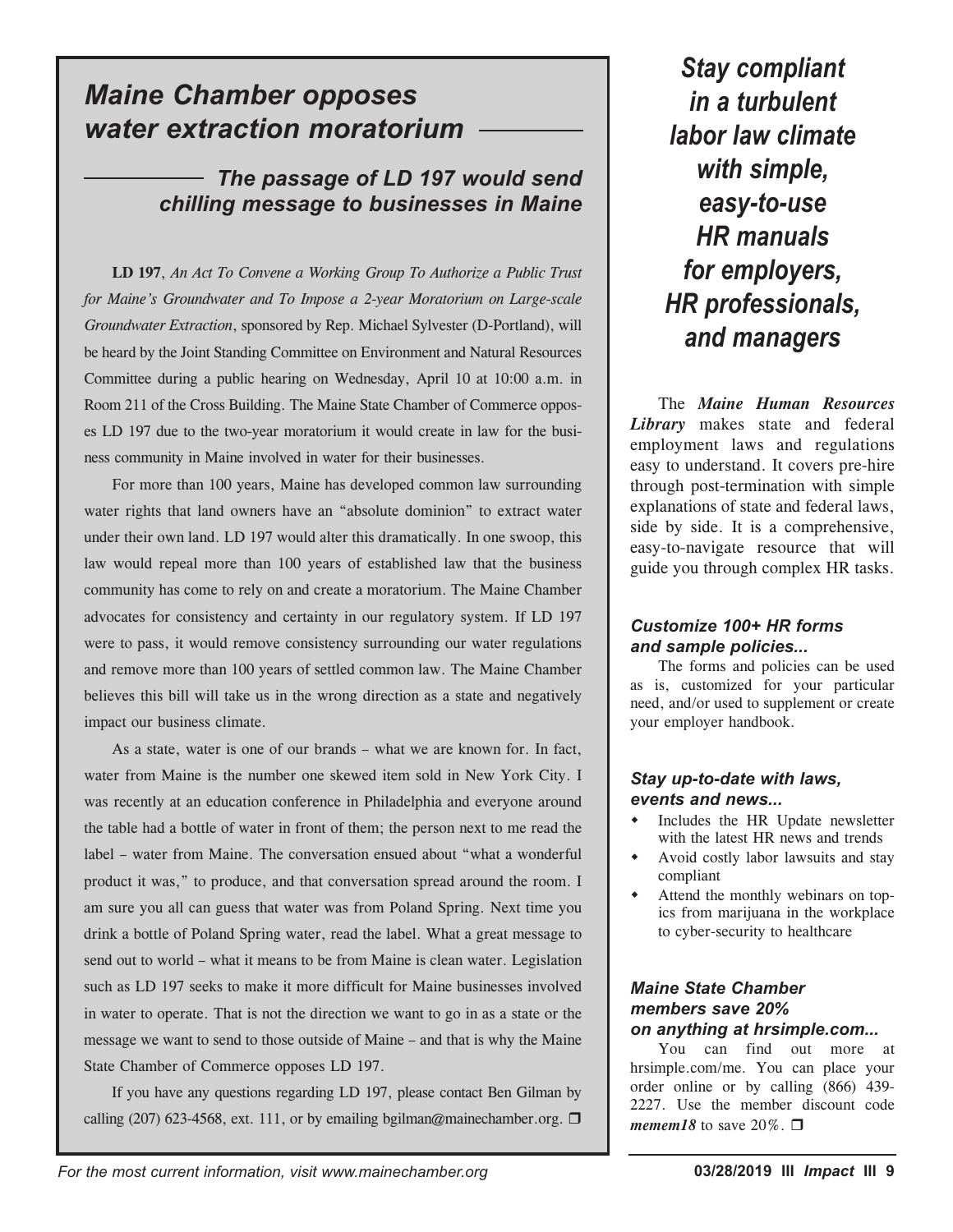*Maine State Chamber strongly supports bill requiring legislative hearings for citizen-initiated legislation*

*Proposals should be thoroughly reviewed through the legislative process to better understand a referendum's impacts*

The Maine State Chamber of Commerce testified on Wednesday morning, March 27, in support of **LD 1209**, *An Act To Require Legislative Hearings on Citizen-initiated Legislation*. The Maine State Chamber strongly supports LD 1209. because citizen's initiatives may have far reaching implications to the state, the economy, jobs and to individuals just like other legislation in which a public hearing is scheduled and the public is notified. We believe that a public hearing allows the bill to be thoroughly reviewed and go through the normal legislative process so that the voters of Maine may have clearer idea of what the legislation does. • Students spend time each week

For decades, the legislature routinely has referred initiated bills to a committee where a public hearing is held for interested parties to weigh in with their views as well as give legislators the opportunity to ask clarifying questions of proponents and opponents. Recently, citizen's initiatives haven't followed this historical routine. Nonpartisan staff of OPLA and OFPR provide a valuable service in explaining the mechanics of a bill and helping legislators and the public become more informed, and the Maine State Chamber thinks all proposed citizen's initiatives should go through this process.

As recent history has shown, these

*Continued on Page 11...*

## **Campus Career Connect needs you!** *Career Mentoring for Students with Disabilities* **Career Mentoring for Students with Disabilities**

**Students with Disabilities**



Campus Career Connect (C3) is an online group mentoring program where college students with a disability can connect with professional mentors and get help reaching their career goals. **mentors and get help reaching their career goals.** mentors and get help reaching their career goals.

- Students spend time each week e chatting online with career mentors  $\mathcal{C}^{\text{c}}$  chatting online with career mentors  $\mathcal{C}^{\text{c}}$
- Monthly webinars on various w Monthly webinars on various • Monthly weblinary on various<br>
• Career-readiness topics career-readiness topics chatting online with career mentors
- Networking opportunities, resume w Networking opportunities, resume <sup>1</sup> Fretworking opportunities, resume<br>
<sup>ic</sup> feedback, and ongoing support feedback, & ongoing support career-readiness topics disability from Maine or studying in
	- **From Maine or studying in Maine**<br>
	Fould for Text of any student with a student with community of the student of the student of the student of the • Open to any student with a • Open to any student with a disability  $\epsilon$  ,  $\epsilon$  on  $\epsilon$  support support support support support support support support support support support support support support support support support support support support support support support support support s

**Disability** 



The Maine State Chamber of Commerce has partnered with Partners for Youth program where college students with a disability can connect with professional menfor and get neip reaching their career goals. Students spend time each week chatting online with career mentors. Students and mentors are able to participate in monthly webinars on various career-readiness topics and have access to networking opportunities, resume feedback, and ongoing support. This program is open to any student with a disability from Maine or studying in Maine. The Chamber is seeking for employer at C3.PYD.org via phone, tablet, or computer.  $\Box$ · Attend monthly webinars to engage mentors to join the program and participate in the mentoring program. Sign up today at  $C3.PYD.org$  via phone, tablet, or computer.  $\Box$ **i** The Mallie state Challiber of Commerce has partnered with Partners for Fouth with Disabilities (PYD) in an online career mentoring program for students with disabilities. The program, Campus Career Connect (C3), is an online group mentoring program where college students with a disphility can connect with professional men program where conege students with a disability can connect with professional mem-<br>tors and get help reaching their career goals. Students spend time each week chatting **p**) in an online career mentoring program for students v<br>**1.** Campus Career Connect (C3), is an online group m

#### Want to be a mentor?

or by emailing msanborn@mainechamber.org. Please contact Megan Sanborn by calling (207) 623-4568, ext. 108,

For additional information, check out C3.PYD.org or contact Deep by emailing dchinappa@pyd.org



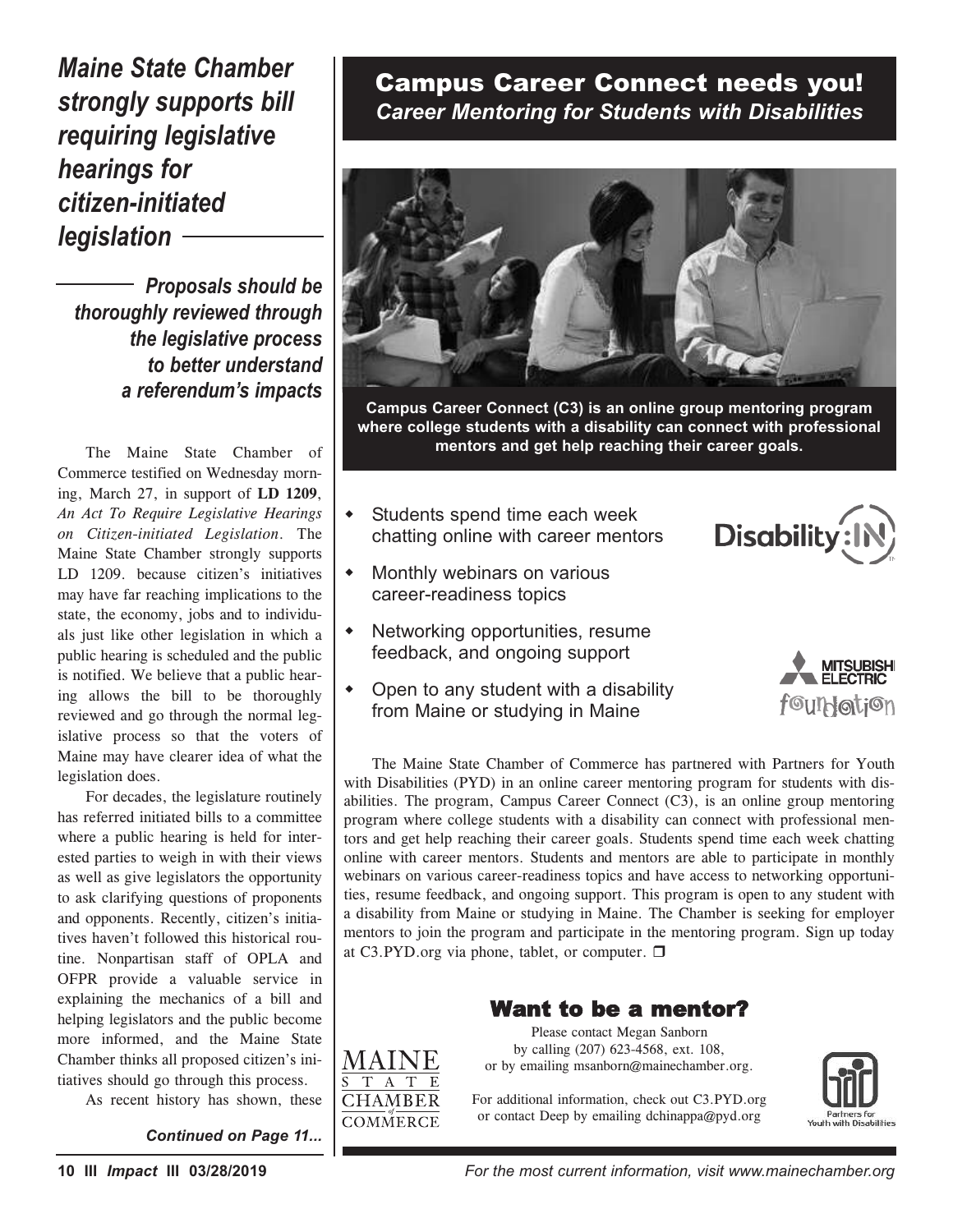

## Regional Business **Breakfasts**

After the legislature adjourns, our staff routinely travels throughout the state during the spring and summer months to discuss legislative activity and the critical role individual business owners can play in the passage or defeat of legislation. The Maine State Chamber gathers business leaders on a regional level through its **Regional Business Breakfast Meetings**. Local business leaders provide valuable insight that is instrumental to this open dialogue about business issues that affect your business, your community, and your state.

**To register for any of these** *FREE* **events**, please contact Angie Arno by calling (207) 623-4568, ext. 104, or by emailing aarno@mainechamber.org. **To sponsor one of these events in your area**, please contact Melody Rousseau by calling (207) 623-4568, ext. 102, or by emailing melodyr@mainechamber.org.

Each Regional Business Breakfast runs from 7:30 a.m. to 9:00 a.m.

#### **Tuesday, June 4 Southern Maine Regional Breakfast Meeting** Anthem Blue Cross and Blue Shield, 2 Gannett Drive, South Portland

**Wednesday, June 19 Kennebec Valley Regional Breakfast Meeting** Bangor Savings Bank, Senator Way, Augusta

**Wednesday, June 26 Maine Highlands Regional Breakfast Meeting** Location TBD – Bangor Area

*In collaboration with Bangor Region Chamber of Commerce*

#### **Thursday, June 27 Northern Maine Regional Breakfast Meeting**

University of Maine at Presque Isle, St. John & Aroostook Rooms

## *Small business advocate tapped to lead broadband expansion*

Heather Johnson, commissioner of the Maine Department of Economic and Community Development, has named former small business advocate Peggy Schaffer to lead the ConnectME Authority. Schaffer will lead the state's efforts to expand broadband across the rural parts of Maine. Schaffer formerly served as co-chair of the Maine Broadband Coalition. The Maine State Chamber of Commerce announced last year that \$100 million in annual state investment was necessary to expand broadband access across the state. Governor Janet Mills has promised to expand broadband access and stimulate the economy with targeted grants and loans. She has also promised to empower the ConnectME Authority with more responsibility and allow the creation of broadband expansion districts.

For more information about the ConnectME Authority, please visit www.maine.gov/connectme.

*Referendum Reform... (Continued from Page 10...)*

referendums can cause a lot of work for the Legislature after they are enacted by the voters. This bipartisan legislative review is an important step before the issue moves into the public campaign phase that leads up to Election Day. Campaigns tend to be waged in the media through paid advertising and staged events, forcing the public to choose which competing or conflicting ads to believe. Without the benefit of a legislative hearing, the voting public has no readily accessible place to go for perspective and analysis.

For more information, please contact Megan Sanborn by calling (207) 623- 4568, ext. 108, or by emailing msanborn@mainechamber.org. □

*For the most current information, visit www.mainechamber.org* **03/28/2019 III** *Impact* **III 11**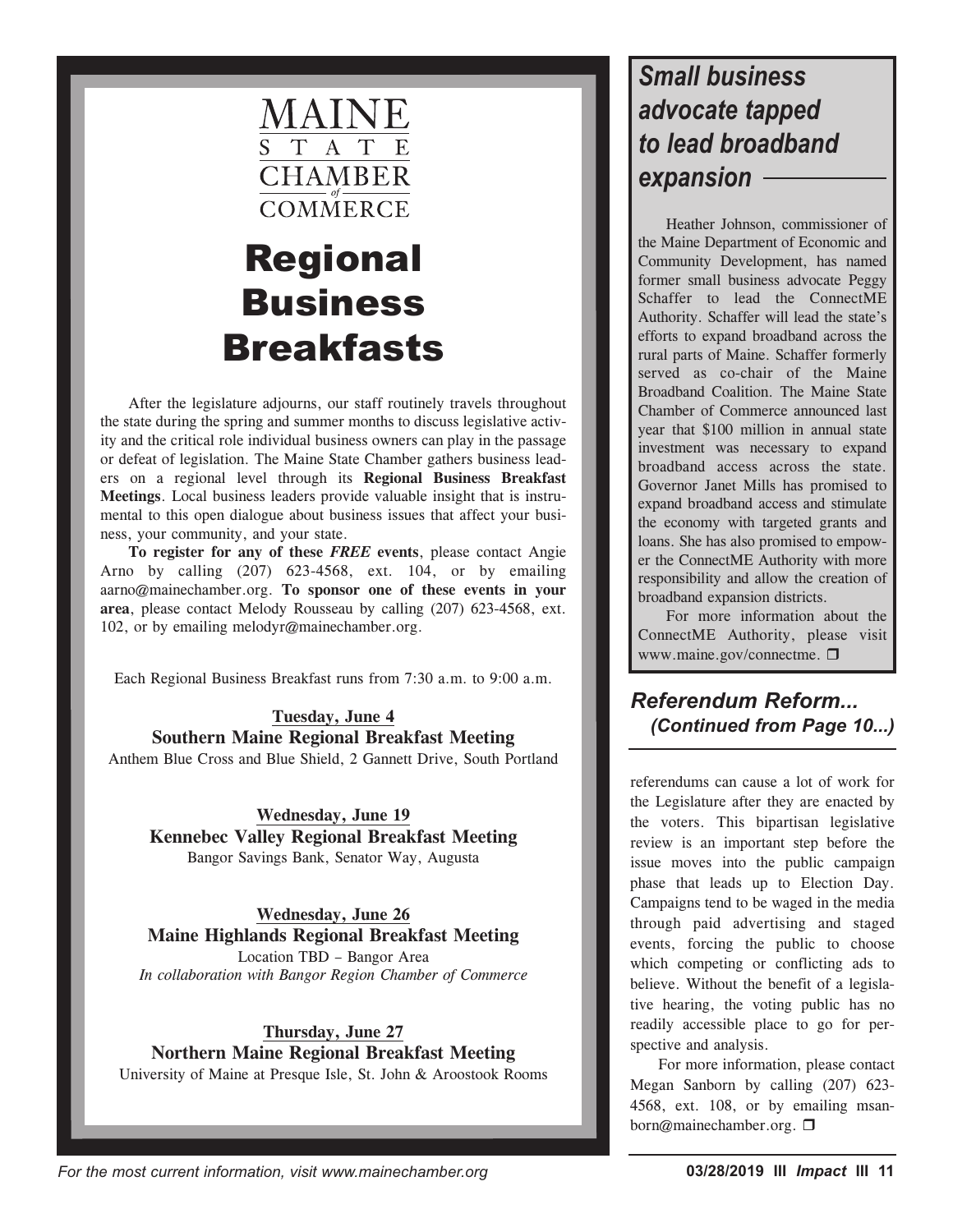## *Public Hearings*

Public hearings are open to everyone. This public hearing schedule is subject to change. Questions may be directed to the Secretary of the Senate's Office at (207) 287-1540. For the most current schedule, please visit http://legislature.maine.gov/committee/#Committees or contact the committee clerk.

#### *Monday, April 1, 2019*

**Education and Cultural Affairs 1:00 p.m.; Cross Building, Room 208 LD 997**, An Act To Promote Social and Emotional Learning and Development for Young Children (Sen. Breen of Cumberland)

**LD 1174**, An Act To Facilitate Remote Learning during School Cancellations (Sen. Miramant of Knox)

#### **Health and Human Services 1:00 p.m.; Cross Building, Room 209**

**LD 578**, Resolve, To Create a Pilot Program To Assist the Transition to Recovery of Persons Suffering from Opioid Use Disorder (Rep. Hymanson of York)

#### **Veterans and Legal Affairs 10:00 a.m.; State House, Room 437**

**LD 1332**, RESOLUTION, Proposing an Amendment to the Constitution of Maine To Require State and Congressional Elections To Be Decided by a Plurality of Votes Cast (Rep. Johansen of Monticello)

#### *Tuesday, April 2, 2019*

**Appropriations and Financial Affairs 1:00 p.m.; State House, Room 228**

**LD 547**, An Act To Authorize a General Fund Bond Issue To Support Maine Aquaculture (Sen. Chipman of Cumberland)

#### **Transportation**

**1:00 p.M.; State House, Room 126 LD 466**, An Act To Create a Diesel Fuel Tax Differential (Rep. Tepler of Topsham)

**LD 1157**, An Act To Fix Maine's Roads and Bridges by Establishing a Seasonal Gasoline Tax Adjustment (Rep. McLean of Gorham)

#### *Wednesday, April 3, 2019*

**Energy, Utilities, and Technology 1:00 p.m.; Cross Building, Room 211 LD 1231**, An Act To Fund Energy Efficiency Programs through a Fee on the Sale of Unregulated Heating Fuels (Rep. Kessler of South Portland)

**LD 1248**, Resolve, To Direct the ConnectME Authority To Report on the Progress of the Detailed 2019-2021 Strategic Plan for Broadband Service in Maine (Rep. Morales of South Portland)

#### **Environment and Natural Resources 10:00 a.m.; Cross Building, Room 216**

**LD 401**, An Act To Preserve State Landfill Capacity and Promote Recycling (Rep. Tipping of Orono)

**LD 603**, An Act To Amend the Laws Governing Funding for Landfill Closure Costs (Sen. Dill of Penobscot)

**LD 988**, An Act To Reduce the Landfilling of Municipal Solid Waste (Sen. Chipman of Cumberland)

#### **Labor and Housing**

**9:00 a.m.; Cross Building, Room 202 LD 1232**, An Act To Ensure the Right To Work without Payment of Dues or Fees to a Labor Union as a Condition of Employment (Rep. Lockman of Bradley) **LD 1250**, An Act To Prohibit Sexual Harassment as a Subject Matter of Mandatory Arbitration in Employment Contracts (Rep. Tipping of Orono)

**LD 1319**, An Act To Prohibit Employer Disciplinary Action against Firefighters and Emergency Medical Services Persons Responding to an Emergency (Rep. Grohoski of Ellsworth)

**LD 1324**, Resolve, To Establish the Committee To Study the Feasibility of Creating Basic Income Security (Sen. Vitelli of Sagadahoc)

**LD 1325**, An Act To Allow Workplace Substance Use Testing for Fentanyl, Hydromorphone, Hydrocodone, Oxycodone and Oxymorphone Use at the Employer's Discretion (Sen. Keim of Oxford)

#### *Thursday, April 4, 2019*

#### **Innovation, Development, Economic Advancement, and Business**

**1:00 p.m.; Cross Building, Room 202 LD 349**, An Act To Extend the Refundability of the Educational Opportunity Tax Credit to Students in the Behavioral Health Field (Rep. Beebe-Center of Rockland)

**LD 872**, An Act To Forgive Education Debt for Certain Health Care Professionals Who Work in the State (Rep. Mastraccio of Sanford)

#### **Health Coverage, Insurance, and Financial Services**

#### **1:00 p.m.; Cross Building, Room 220**

**LD 815**, An Act To Regulate the Issuance of Short-term, Limited-duration Health Insurance Policies in the State (Pres. Jackson of Aroostook)

**LD 1243**, An Act To Assist Small Businesses in Providing Health Care for Their Employees (Rep. Morales of South Portland)

**LD 1260**, An Act Regarding Short-term, Limited-duration Health Plans (Rep. Foley of Biddeford)

**LD 1263**, An Act Regarding Telehealth (Sen. Gratwick of Penobscot)

**LD 1274**, An Act To Enact the Health Insurance Consumer Assistance Program (Sen. Sanborn of Cumberland)

#### *Monday, April 8, 2019*

#### **Education and Cultural Affairs 1:00 p.m.; Cross Building, Room 208**

**LD 307**, An Act To Limit the Number of Charter Schools in Maine (Rep. Brennan of Portland)

**LD 318**, An Act To Prepare All Students for Work and Life by Requiring That Students Receive Instruction in Vocational Preparation and Practical Life Skills (Rep. Keschl of Belgrade)

**LD 438**, An Act To Allow the Creation of New Innovative School Models by

#### *Continued on Page 13...*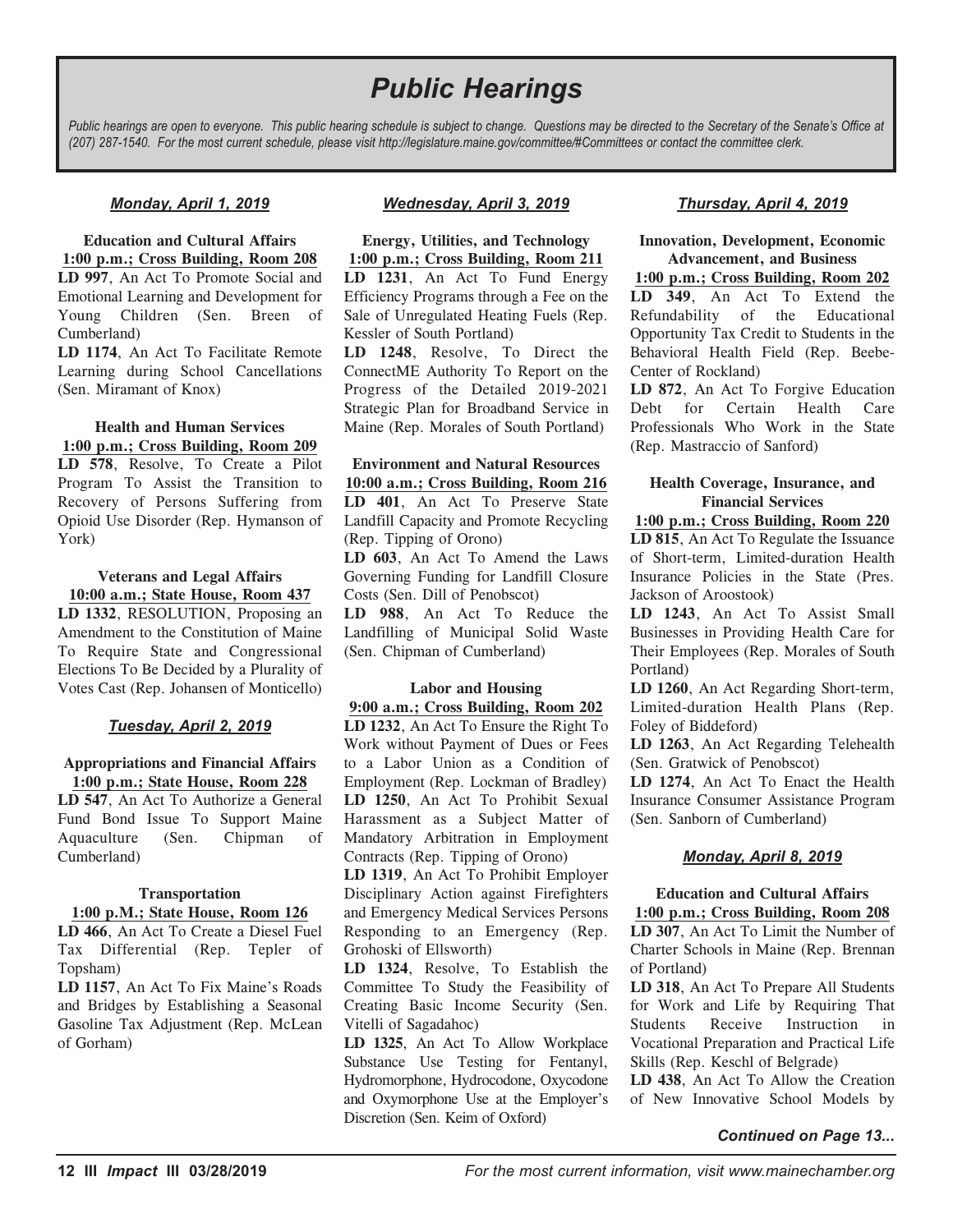Removing the Cap on the Number of Authorized Charter Schools (Sen. Pouliot of Kennebec)

#### **Labor and Housing**

#### **9:00 a.m.; Cross Building, Room 202**

**LD 580**, An Act To Improve the Advocate Program Established by the Workers' Compensation Board (Rep. Sylvester of Portland)

**LD 1095**, An Act Regarding Workers' Compensation Liens (Sen. Bellows of Kennebec)

**LD 1203**, An Act To Clarify the Retirement Presumption under the Maine Workers' Compensation Act of 1992 (Rep. Sylvester of Portland)

**LD 1204**, An Act To Eliminate the Cap on Weekly Benefits in Workers' Compensation Cases (Rep. Sylvester of Portland)

**LD 1205**, An Act To Allow Full Retirement Benefits under the Maine Workers' Compensation Act of 1992 (Rep. Sylvester of Portland)

**LD 1253**, An Act To Fairly Compensate for Fatal Accidents under the Maine Workers' Compensation Act of 1992 (Rep. Sylvester of Portland)

#### *Tuesday, April 9, 2019*

**Education and Cultural Affairs 1:00 p.m.; Cross Building, Room 208 LD 1341**, An Act To Provide Flexibility for Efficient and Effective Management of School Management and Leadership Centers (Rep. Kornfield of Bangor)

#### **Health Coverage, Insurance and Financial Services**

**2:30 p.m.; Cross Building, Room 220 LD 1264**, An Act Relating to Insurance Coverage for Screening Mammograms (Sen. Breen of Cumberland)

#### *Wednesday, April 10, 2019*

**Energy, Utilities, and Technology 8:00 a.m.; Cross Building, Room 211 LD 1364**, An Act Regarding Net Neutrality and Internet Policy (Rep. Grohoski of Ellsworth)

## *(Continued from Page 12...) Stay connected*

#### **Environment and Natural Resources 10:00 a.m.; Cross Building, Room 216**

**LD 197**, An Act To Convene a Working Group To Authorize a Public Trust for Maine's Groundwater and To Impose a 2 year Moratorium on Large-scale Groundwater Extraction (Rep. Sylvester of Portland)

**LD 413**, An Act To Ensure the Rights of Citizens to Groundwater in the State (Rep. Riseman of Harrison)

**LD 1358**, An Act To Further the Public Interest in All Maine Waters (Rep. Gramlich of Old Orchard Beach)

#### **Judiciary**

#### **9:00 a.m.; State House, Room 438**

**LD 841**, An Act To Amend the Laws Governing Damages Awarded for Wrongful Death (Rep. Moonen of Portland)

**LD 1045**, An Act Regarding Bad Faith Assertions of Patent Infringement (Rep. Daughtry of Brunswick)

#### **Labor and Housing**

**9:00 a.m.; Cross Building, Room 202 LD 1345**, An Act To Ensure a Fair Workweek (Rep. Melaragno of Auburn)

#### **Veterans and Legal Affairs 9:00 a.m.; State House, Room 437**

**LD 1196**, RESOLUTION, Proposing an Amendment to the Constitution of Maine To Implement Ranked-choice Voting (Sen. Chenette of York)

**LD 1213**, An Act To Repeal the Rankedchoice Voting Law (Rep. Stetkis of Canaan)

**LD 1365**, RESOLUTION, Proposing an Amendment to the Constitution of Maine To Provide for the Election of the Governor by Majority Vote (Rep. Babbidge of Kennebunk)

#### *Friday, April 12, 2019*

## **Health and Human Services**

**9:00 a.m.; Cross Building, Room 209 LD 1247**, Resolve, To Change the Work Requirement Rules under the Temporary Assistance for Needy Families Program (Rep. Madigan of Waterville)  $\Box$ 



#### twitter.com/ MaineChamber



#### facebook.com/ MaineChamber



#### instagram.com/ mainechamber



linkedin.com/company/ mainechamber



youtube.com/ MaineChamber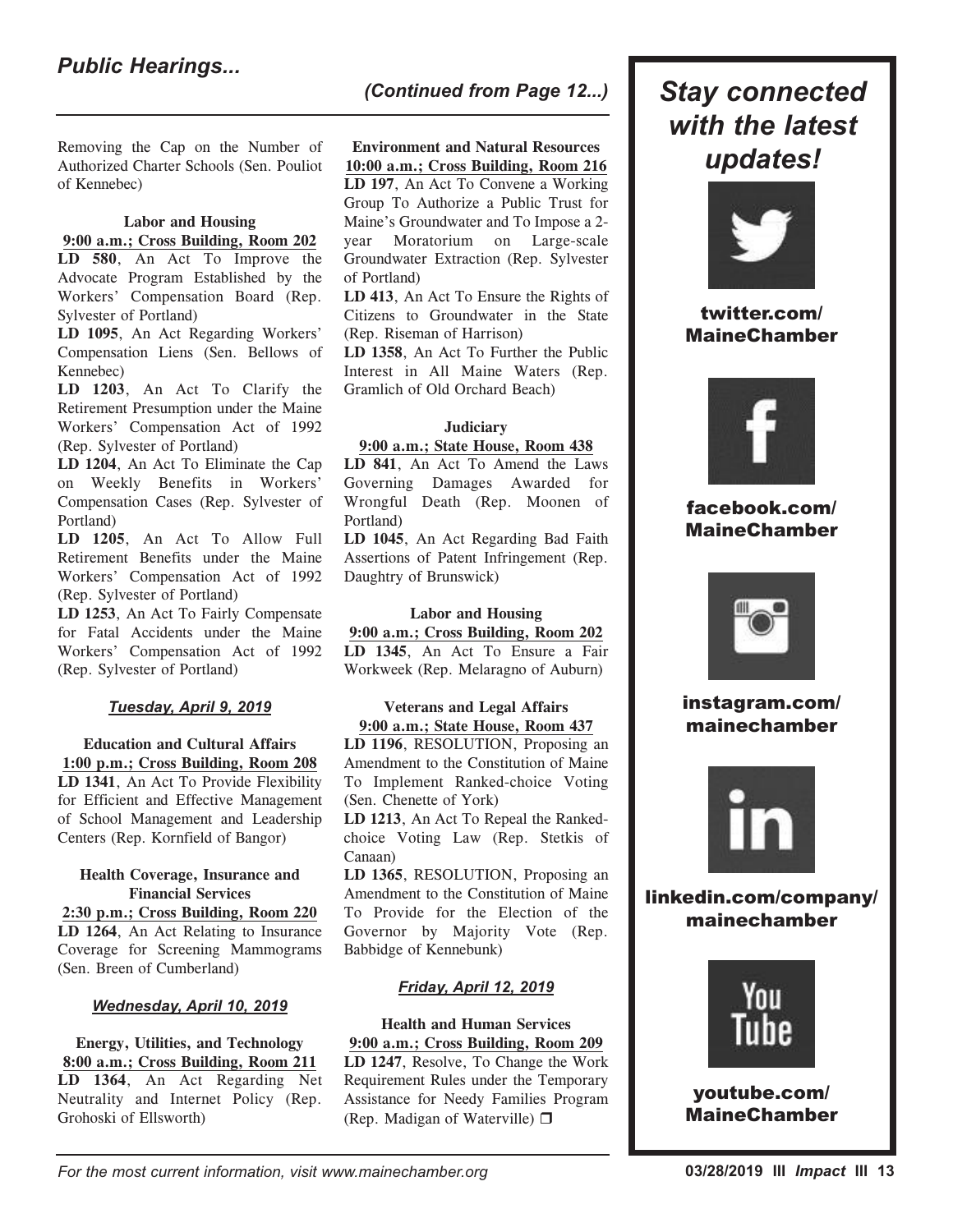## *Digest of New Legislation*

Maine Chamber staff have studied each of these recently printed bills to assess potential impact on business trends. If you have concerns regarding any bill, *please communicate those concerns to a member of our governmental services staff at (207) 623-4568.*

A total of 294 business-related bills have been tracked to date since the session began on January 2, 2019!

#### *EDUCATION*

**LD 1368,** *An Act To Require Postsecondary Institutions To Meet the Expected Family Contribution without Additional Loan Burdens for Students***.** (Rep. Crockett, D-Portland) *Joint Standing Committee on Innovation, Development, Economic Advancement and Commerce*. This bill is a concept draft pursuant to Joint Rule 208. This bill proposes to require postsecondary institutions to meet the expected family contribution without additional loan burdens on students. The expected family contribution is an index number that postsecondary institutions use to determine how much financial aid a student would receive annually if the student were to attend that postsecondary institution. Included in financial aid packages are federal Stafford loans, which are fixed-rate student loans originat-



ed by the Federal Government. This bill is designed to limit exposure of a student's loan burden to federal Stafford loans only. **LD 1369,** *An Act To Create an Additional Pathway To Certify Industrial Arts Teachers To Foster Career and Technical Subjects in Maine Schools***.** (Rep. Wadsworth, R-Oxford) *Joint Standing Committee on Education and Cultural Affairs*. This bill directs the State Board of Education to adopt rules to amend the credentialing of education personnel to create a pathway for a teacher to obtain an endorsement on a teaching certificate for a component of industrial arts with an experiential lab that includes, but is not limited to: automotive body repair, diagnostics and mechanics; welding; electrical; carpentry; and computeraided design. Rules must include at least the following qualifications for a teacher to be eligible for an endorsement: a completed apprenticeship registered with a statewide or national apprenticeship and training organization; a completed 2-year degree or certificate from a technical institution accredited by a national association of career and technical schools or similar organization; completion of a minimum number of hours of paid applied employment or teaching in the endorsement area being sought; and completion of a minimum number of hours of experience learning the trade or craft for which the endorsement is sought. Rules adopted pursuant to this subsection are major substantive rules as defined in the Maine Revised Statutes, Title 5, chapter 375, subchapter 2-A.

**LD 1382,** *An Act To Establish Computer Science Courses and Content in Kindergarten to Grade 12 Schools***.** (Rep. Pierce, D-Falmouth) *Joint Standing Committee on Education and Cultural Affairs*. This bill provides the necessary resources and support for kindergarten to grade 12 schools to adopt computer science into their courses and curriculums. The bill establishes <sup>a</sup> grant *Continued on Page 15...*

program for computer science professional development, including costs of transportation, mentoring and coaching. The bill also requires the Department of Education to develop a statewide plan as well as computer science standards for kindergarten to grade 12 schools. The bill creates a full-time Regional Education Representative position in the Department of Education to support the creation and implementation of the plan and the standards. The bill establishes a grant program for computer devices and instructional materials to provide the tools necessary for schools to implement computer science courses and content. The bill also establishes a computer science teacher certification program for students who are majoring in education in the University of Maine System. Finally, the bill authorizes the Department of Education to adopt rules as necessary to implement the provisions of the bill.

**LD 1428,** *An Act To Require the State To Fund 50 Percent of Public Preschool Programs***.** (Sen. Millett, D-Cumberland) *Joint Standing Committee on Education and Cultural Affairs*. This bill requires the State to fund a minimum of 50% of the costs of an approved public preschool program for each year a school administrative unit operates the program, other than the year in which the school administrative unit receives start-up funds for the program. If funds for essential programs and services do not provide the funding necessary to fund a minimum of 50% of approved public preschool programs, the State is directed to use other funding sources and the Commissioner of Education is directed to include the funding levels necessary in the Department of Education's request to the Legislature for appropriations from the General Fund.

#### *ENVIRONMENTAL*

**LD 1358,** *An Act To Further the Public Interest in All Maine Waters***.** (Rep.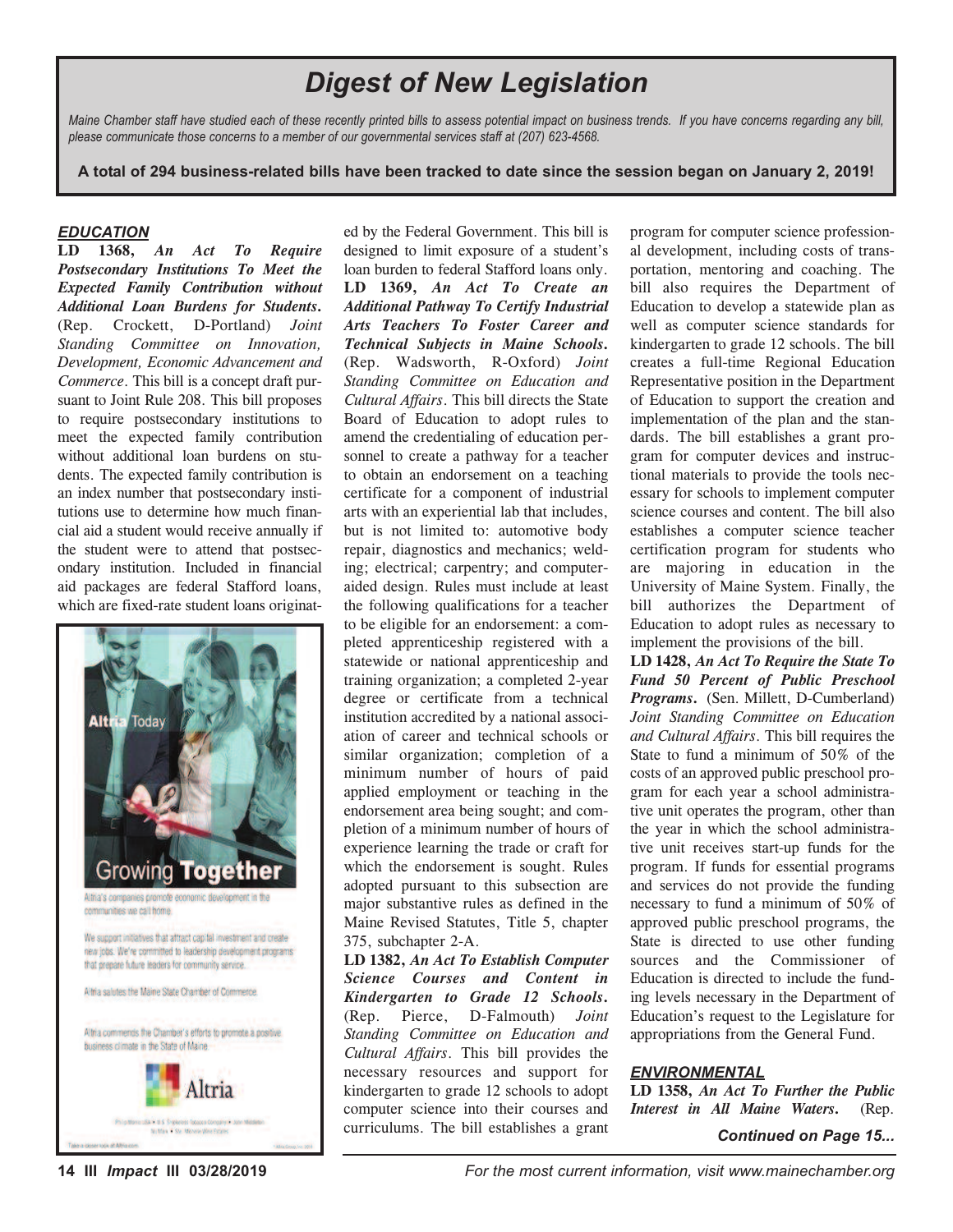#### *New Legislation... (Continued from Page 14...)*

Gramlich, D-Old Orchard Beach) *Joint Standing Committee on Energy, Utilities and Technology*. This bill explicitly states the State's authority and responsibility over all waters in the State, whether above or below ground, and directs the State to protect, conserve and manage the water in the interest of present and future generations.

#### *LABOR*

**LD 1410,** *An Act To Create Paid Family and Medical Leave Benefits***.** (Speaker Gideon, D-Freeport) *Joint Standing Committee on Labor and Housing*. This bill establishes a paid family and medical leave benefits program administered by the Department of Labor. The program provides up to 12 weeks of family leave and up to 20 weeks of medical leave to eligible covered individuals. No more than 20 weeks of family leave and medical leave in the aggregate may be taken in a 12-month period. An individual is eligible for leave under the program after

working 26 weeks or more for any employer in the 12 months prior to submitting an application or if the individual is self-employed and has elected to be part of the program. The maximum weekly benefit amount is capped at 100% of the state average weekly wage. The weekly benefit amount is 90% of the portion of the covered individual's average weekly wage that is equal to or less than 50% of the state average weekly wage and 67% of the portion of the covered individual's average weekly wage that is more than 50% of the state average weekly wage. Covered individuals are required to file claims for benefits in accordance with rules adopted by the department and to provide certification that they qualify for family leave or medical leave. This bill establishes the Family and Medical Leave Insurance Fund to support the program. The funds for administrative costs and payment of benefits will come from payroll contributions by employees. The bill requires payroll contributions to begin January 1, 2021, and benefits will be paid out beginning January 1, 2022.



*For the most current information, visit www.mainechamber.org* **03/28/2019 III** *Impact* **III 15**

#### *UTILITIES AND ENERGY*

**LD 1364,** *An Act Regarding Net Neutrality and Internet Policy***.** (Rep. Grohoski, D-Ellsworth) *Joint Standing Committee on Energy, Utilities and Technology*. This bill prohibits a state agency or instrumentality from committing state funds in a manner that the agency or instrumentality knows would result in a direct payment to an Internet service provider unless the Internet service provider agrees in writing to conform to the requirements of the Federal Communications Commission order, FCC 15-24, adopted on February 26, 2015, known as the Open Internet Order. **LD 1383,** *An Act To Amend Maine's Municipal Land Use and Eminent Domain Laws Regarding Transmission and Distribution Utilities***.** (Rep. Grignon, R-Athens) *Joint Standing Committee on Energy, Utilities and Technology*. This bill requires a transmission and distribution utility, prior to taking land or an easement by eminent domain, to obtain the approval of the body of government having jurisdiction over the land or easement. Following approval by the body of government, the transmission and distribution utility is still required to obtain a certificate of public convenience and necessity from the Public Utilities Commission. The bill makes explicit that the exemption from municipal zoning ordinances regarding real estate used by public utilities does not apply to an elective transmission upgrade, which is a transmission line for which a person developing the transmission line has agreed to pay all of the costs of developing the transmission line without passing those costs on to ratepayers. **LD 1401,** *An Act To Study Transmission Solutions To Enable Renewable Energy Investment in the State***.** (Rep. Berry, D-Bowdoinham) *Joint Standing Committee on Energy, Utilities and Technology*. This bill

proposes to establish a study of transmission solutions to help enable more renewable energy investment in the State. The study would examine areas of clean energy potential; review possible funding mechanisms for advancing renewable energy initiatives, including bonding and public-private partnerships; and recommend measures to increase the pace of renewable

energy investment in the State.  $\Box$